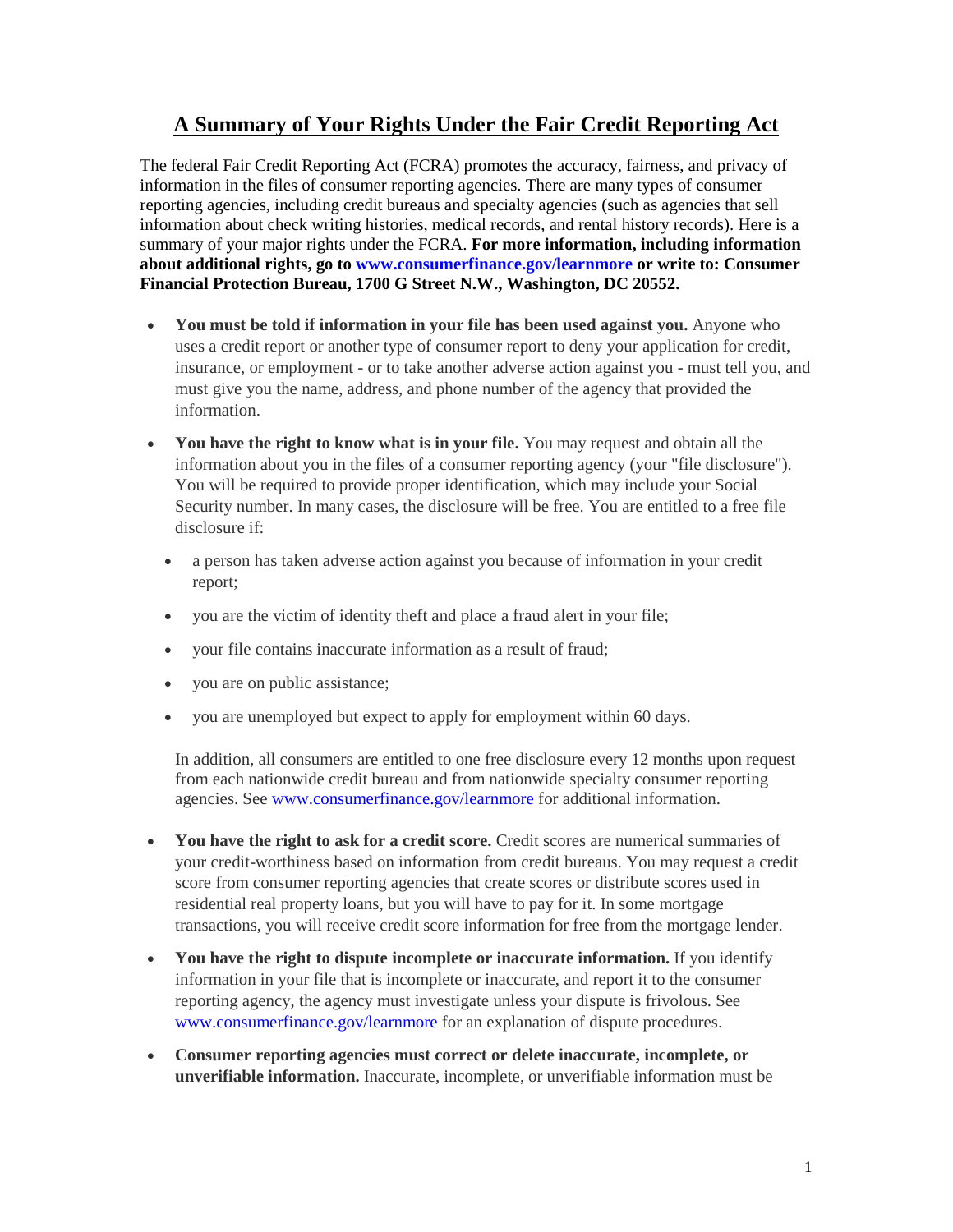removed or corrected, usually within 30 days. However, a consumer reporting agency may continue to report information it has verified as accurate.

- **Consumer reporting agencies may not report outdated negative information.** In most cases, a consumer reporting agency may not report negative information that is more than seven years old, or bankruptcies that are more than 10 years old.
- **Access to your file is limited.** A consumer reporting agency may provide information about you only to people with a valid need -- usually to consider an application with a creditor, insurer, employer, landlord, or other business. The FCRA specifies those with a valid need for access.
- **You must give your consent for reports to be provided to employers.** A consumer reporting agency may not give out information about you to your employer, or a potential employer, without your written consent given to the employer. Written consent generally is not required in the trucking industry. For more information, go to [www.consumerfinance.gov/learnmore.](http://www.consumerfinance.gov/learnmore)
- **You many limit "prescreened" offers of credit and insurance you get based on information in your credit report.** Unsolicited "prescreened" offers for credit and insurance must include a toll-free phone number you can call if you choose to remove your name and address from the lists these offers are based on. You may opt out with the nationwide credit bureaus at 1-888-5-OPTOUT (1-888-567-8688).
- **You may seek damages from violators.** If a consumer reporting agency, or, in some cases, a user of consumer reports or a furnisher of information to a consumer reporting agency violates the FCRA, you may be able to sue in state or federal court.
- **Identity theft victims and active duty military personnel have additional rights.** For more information, visit [www.consumerfinance.gov/learnmore.](http://www.consumerfinance.gov/learnmore)

**States may enforce the FCRA, and many states have their own consumer reporting laws. In some cases, you may have more rights under state law. For more information, contact your state or local consumer protection agency or your state Attorney General. For information about your federal rights, contact:**

## **TYPE OF BUSINESS: CONTACT:**

1.a. Banks, savings associations, and credit unions with total assets of over \$10 billion and their affiliates

b. Such affiliates that are not banks, savings associations, or credit unions also should list, in addition to the CFPB:

2. To the extent not included in item 1 above:

a. National banks, federal savings associations, and federal branches and federal agencies of foreign banks

b. State member banks, branches and agencies of foreign banks (other than federal branches, federal agencies, and Insured State Branches of Foreign Banks), commercial lending companies owned or controlled by foreign banks, and organizations operating under section 25 or 25A of the Federal Reserve Act

a. Consumer Financial Protection Bureau 1700 G Street, N.W. Washington, DC 20552

b. Federal Trade Commission: Consumer Response Center - **FCRA** Washington, DC 20580 (877) 382-4357

a. Office of the Comptroller of the Currency Customer Assistance Group 1301 McKinney Street, Suite 3450 Houston, TX 77010-9050

b. Federal Reserve Consumer Help Center P.O. Box. 1200 Minneapolis, MN 55480

c. FDIC Consumer Response Center 1100 Walnut Street, Box #11 Kansas City, MO 64106